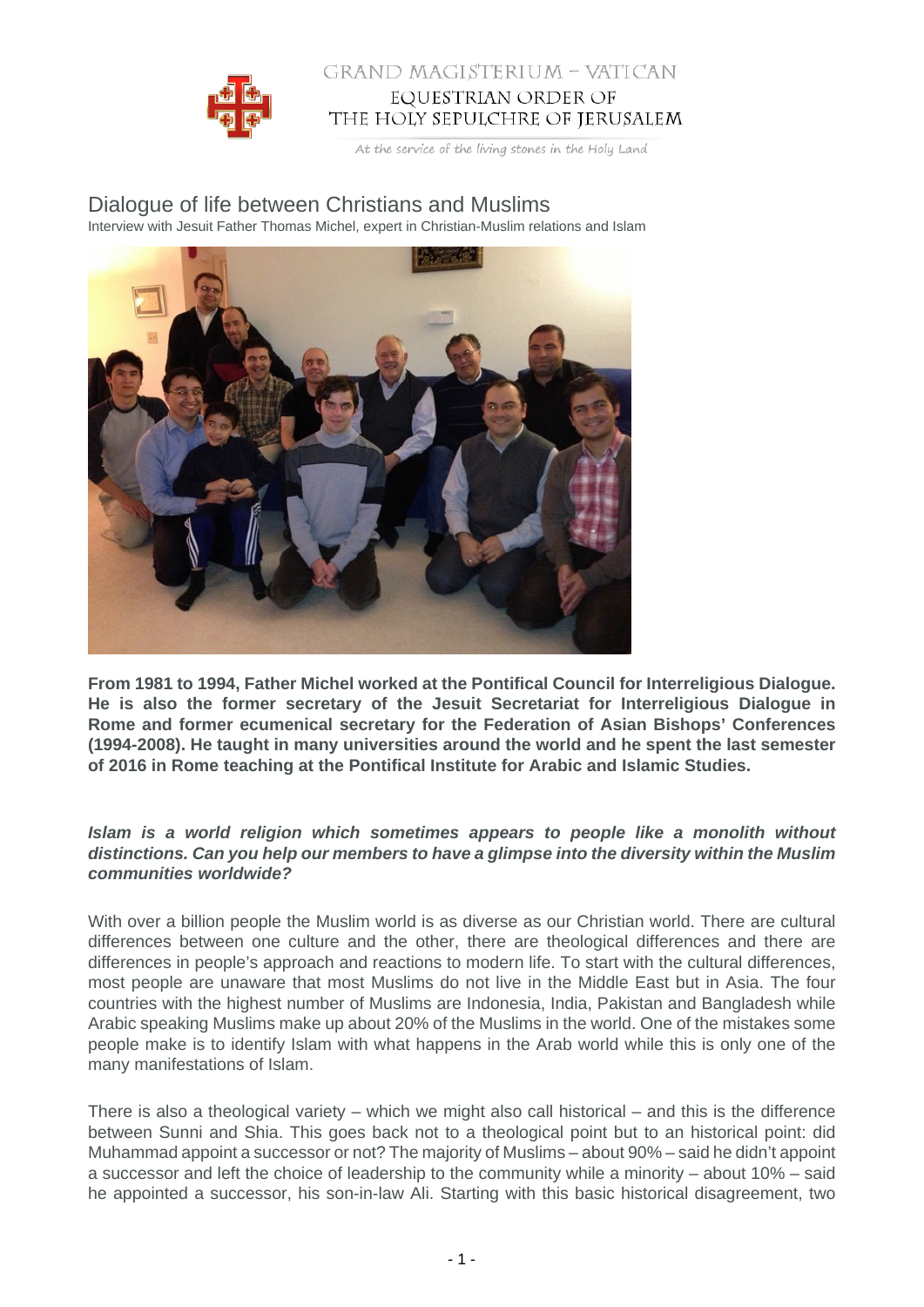forms of Islam developed separately so that today we see many points of divergence between Sunni – the majority – and Shia Muslims. This may lead to conflict, particularly when one group has more economic or political power than the other. We see that happening in countries like Iraq and Bahrain. But we have to take into consideration contexts. If we look at Muslims in United States or in Sweden, there is no conflict between Sunni and Shia Muslims, they go to the same mosque and pray together because the context does not raise any issue.

The third type of diversity concerns how people respond to modernity. Some people see modernity as liberating, as something they want, that is good for Muslims. Other Muslims find they have no problems with technological advancements but they find that there is a cultural aspect of modernity with which they have trouble and they would be suspicious. Others would think that modernity is a plague coming from Western countries to remove people from God. So, when we talk about Muslims we really talk about a wide variety of people and approaches to their own religion and to modern life.

#### **Dialogue of life between Muslims and Christians in the Holy Land is to be lived every day. What do you think are the key aspects enhancing the encounter between these communities?**

There was an interesting development in Church's thinking when we started talking about dialogue. Paul VI in Ecclesiam Suam took the idea that had already been developed by Martin Buber and others that I grow in relationship to talking to you and you grow in relationship to talking to me. However, to many Christians around the world, and maybe Christians in Israel and Palestine were among those, the idea of dialogue sounded very elitist and only for very educated people and religious leaders coming together. Their experience of Muslims was that of people living next door and they could not come together and discuss the Trinity with them also out of fear of making mistakes. The Church responded saying that they did not have to do that but everyone is called to the dialogue of life and in that dialogue each one of us is called to live one's own Christian faith as deeply and as fully as one can in full acceptance of the Muslims with whom one lives.

This is done by taking care of the elders in the community, by raising children to be God-fearing people, by seeing who are the marginalized, the poor and the needy and opening hearts and institutions to them and in doing so Christians are kind of throwing a "challenge" to the Muslims and they allow themselves to be challenged by the good things the others do: this is what dialogue of life is. Dialogue of ordinary communities comes first and, if that is there, all the other levels of dialogue find their place.

Christians in places like Palestine and Syria have been doing that for centuries: they share culture and language, sing the same songs, tell the same jokes and watch the same movies. And when they share also the best of their faith, that is when dialogue of life happens.

#### **The Year of Mercy closed in November 2016. How do you think we can draw upon the common theme of mercy in Christianity and Islam to foster theological and practical reflections?**

Mercy is definitely an important topic. There have been many academic conferences about this topic during the Holy Year but I also know of many places where Christians and Muslims got together out of academic contexts to talk about God's goodness. We often say that Christianity is about love and Islam about something else but Ibn Sina [Avicenna, a Muslim philosopher] basically said "God is love" and is all about love. There are indeed a lot of aspects that we don't know about the other's faith.

We also have to remember that God is not indifferent to what we do in this world and that His mercy is not limited to any one group. He is merciful to all of us and this is a common witness we have to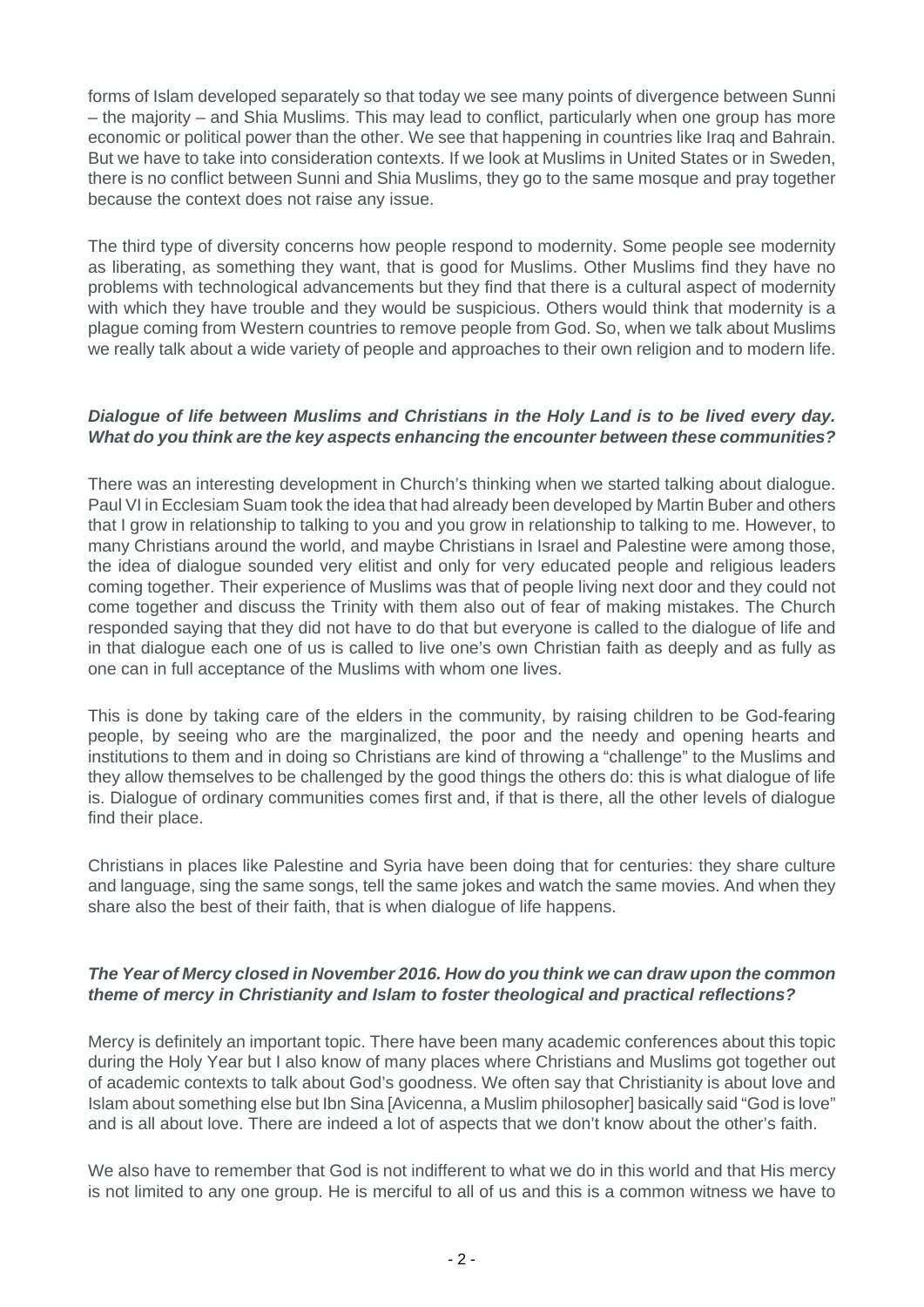make. Both Christianity and Islam also teach that mercy is something that you do, it is not a feeling. You are merciful when you concretely try to help who is in need.

#### **In September 2016 in Assisi, the Holy Father celebrated the 30th anniversary of the Interreligious gathering for the World Day of Prayer for Peace. How can prayer help us to draw closer together?**

Prayer happens when we consciously realize that we are in God's presence. We can have different ideas about who God is but I think we can pray as Abraham and Melchizedek did. It is in prayer that we become aware of God's qualities and when you acquire this awareness together with someone else, it becomes more difficult to be suspicious or to be angry at the other.

#### **Interview by Elena Dini**

## (fFebruary 2017)

# A personal experience of dialogue of life: serving the other to serve God



"In 1988 I was teaching Christian theology in Konya, in Turkey. I had an apartment in the old part of the city but it was completely empty. I was telling people at the university and someone told me that he knew a person who may have an extra bed. I went to this person I never met before and I told him who I was and that I was told he could lend me a bed. He immediately took the bed and we brought it to my apartment. People on the street saw me and asked me who I was and I told them I was a professor and I was going to be teaching theology at the university. They thought I was a Muslim but I told them I was a Christian priest. I was asked if I needed anything for the apartment and I told them that a chair would be useful. By the time I went to take the mattress and came back it seemed that people in the streets all knew about the situation and everyone was offering me something. For the next three days people of the neighborhood went on bringing furniture and all kind of objects to my place: glasses, dishes, table, chairs, carpets…

When I came back home after the first day of teaching at the university, there was a man sitting outside my apartment waiting for me. He told me that his wife came earlier that day but the door was locked and she couldn't come in. He explained me that I didn't need to lock the door. I thought that by doing so I offended the neighborhood telling people that I didn't trust them so I never locked the door again.